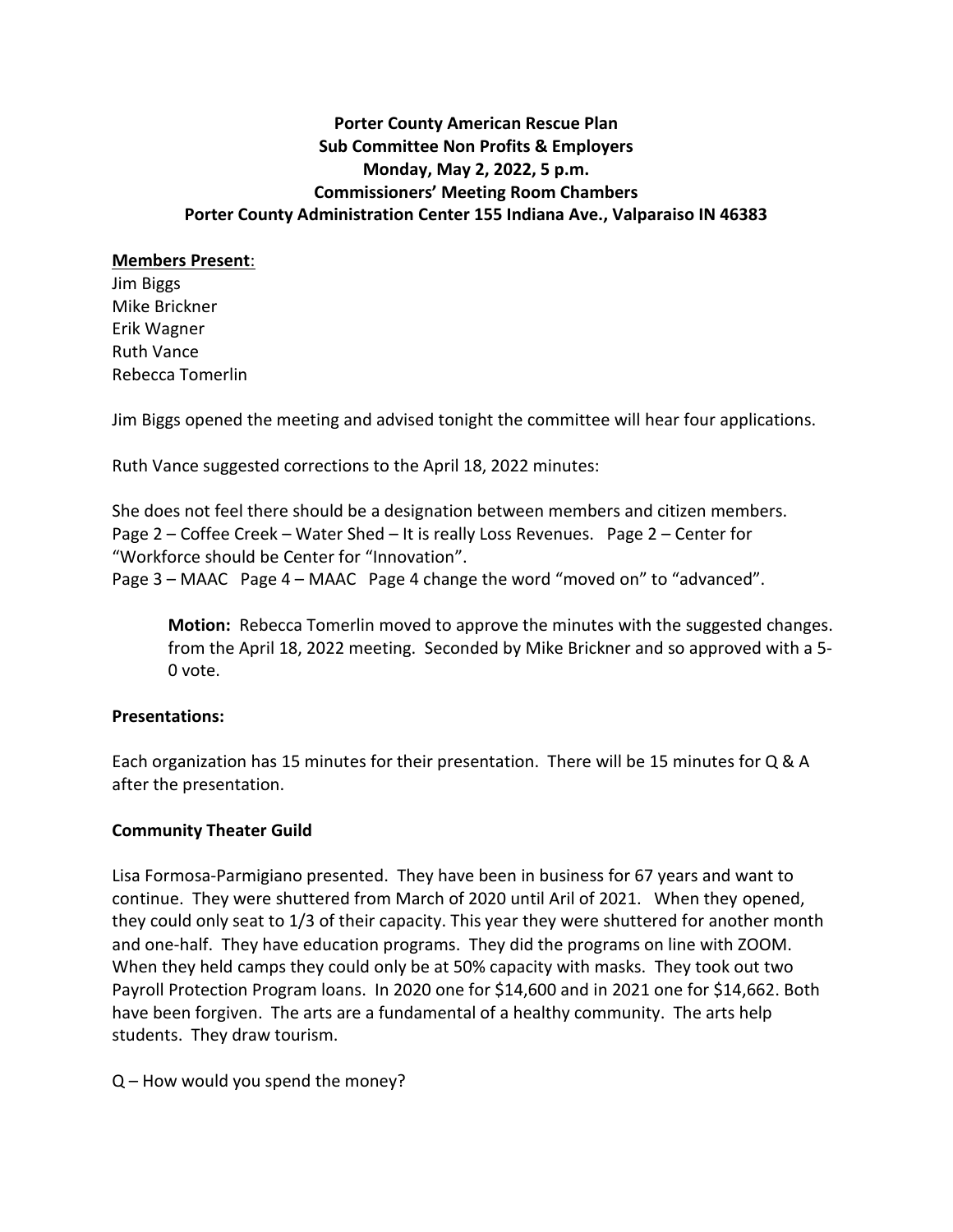A - In the last two years they lost the boiler, and had roof damage. They lost gutters in an ice storm. They covered these expenses with their reserve funds. They would use the funds to compensate for over \$90,000 lost income which overs 95% of their activity. They are hoping to be able to afford 1-2 new part time employees.

Q – Have you received any other Federal assistance?

A – Two PPP Loans – \$14,600 and \$14,662. They also got \$3,000 from Partners of Midwest. This is not Federal money.

Q – Would you accept less?

A – Yes. Anything would be a help.

## **Dressed for School**

Lisa Houser presented. Dressed for School opened in 2019. They provide clothing to school children in need or in crisis. Research shows that children who wear clean, well-fitting clothes to school perform better academically. The students who qualify get to shop in fall and spring. They get four tops, 4 bottoms, 5 underwear, 5 socks and 1 pair of new gym shoes each trip. They are set up in the former Hayes Leonard School. The students come to the shop by bus or private appointment with a parent. The students are paired with a personal shopper who makes sure the cloths fit properly. In 2020 they were anticipating expanding to other parts of the County when covid hit. They took orders and parents would use a drive through to get the clothing. In the summer of 2020, they had to close down the shop because of covid. They developed a mold issue. Everything had to be removed and the building cleaned. They lost quite a bit of the clothing. They had to purchase two dehumidifiers. In February of 2021 they moved back into the school.

 $Q$  – at the time the air conditioning was shut off, did that have anything to do with the pandemic.

A – Yes. They had to close the building because of covid. No one was monitoring the building. Q – Where do you receive your clothing.

A – Funding comes from grants. There is no payroll because everyone is volunteer. They accept donations and new clothing with tags attached. They do a clothing drive twice a year.

Q – Can you quantify the dollar amount you lost.

A – It is hard to estimate. Probably 35-45 pair of pants and jeans.

Q – What is your request.

A - \$10,000. Our biggest loss was shoes. Those cost about \$25 per pair. We lost about 10 pair. The cleaning, spraying and purchases of dehumidifiers was a cost at probably \$2,000. The other \$8,000 they are requesting is for new clothing for the store. They have seen an up tick since the pandemic. In 2019 their donations were \$150,000. In 2020 the donation amount was \$60,000.

Q – How many students do you serve.

A – We help approximately 450-500 students. Most are from Portage and Valparaiso.

Q – Have you received any Federal funds. No PPP Loans. Valparaiso has pledged \$25,000. This will be used for clothing and shoes.

Q – The negative impact is mold, loss of donations and increased need from the community?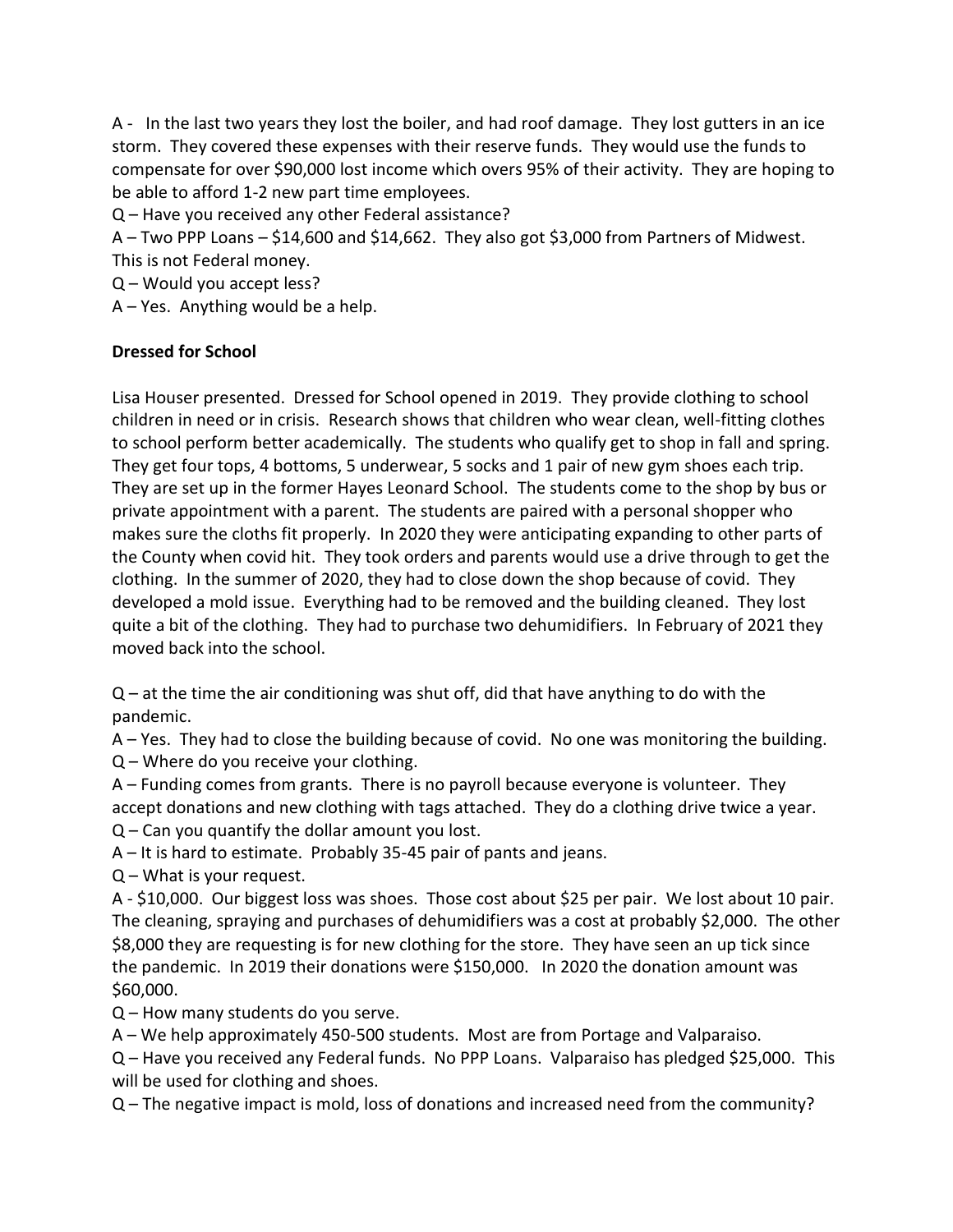- A Yes. It is hard to see how many more we will be helping this year.
- Q They received \$25,000 from the City of Valparaiso. What did you say the money was for? A – She believes it is for clothing and shoes.

## **Opportunity Enterprises**

Neil Samahon presented. Their first request is an investment in their operations. The second is a capital investment. They have been serving the community for over 55 years. Many of their services are essential. During the pandemic they were not able to temporarily shut down or pause services even if the outbreaks were significant. The long-standing shortcomings left them vulnerable. OE continues to fundraise. They have applied for and received State and Federal support. They are still receiving a decrease in revenue. Yet there are increased staffing expenses. Rates are determined by the State Medicaid waiver program. They do not have pricing power. They have created new divisions with different business models that will help diversify OE's funding streams, allowing them to increase their sustainability. OE employees 360 people. This puts over \$12 Million Dollars into the local economy. They are asking for a \$1.5 Million Dollar donation in operations as an investment in their future. Funds will be used to offset a net loss in service revenue of just over \$500,000 and then invest \$1 Million Dollars in sustainable programming that was developed in direct response to the post covid environment. This request for \$1.5 Million Dollars will be used to replace lost revenue, invest in innovative programing that was developed in response to covid. These costs would be incurred in 2021 and project through 2024.

The second part of their request is for a transformational respite care center. This design is for 4 hours of care up to 2 weeks. In Indiana funding for an individual to assist them in moving out on their own unless there are certain circumstances, isn't available until the primary care giver is 80 years old. These care givers need a break. It is essential for their mental health and wellbeing. The problem with this is that the respite care centers are packed. OE is going to build a new respite care center on Lake Eliza. Unfortunately what was planned to be a \$5.9 Million dollar project is now \$6.7 due to rising costs. They are asking for \$1 Million Dollars to assist in raising the capital for this project. They have many outdoor projects they will keep working on. One is a tree house.

- Q How is the money allocated?
- A \$1 Million for the Respite. \$1.5 is for loss revenue and increased costs.
- Q So you are asking for \$2.5 million?
- $A Yes$
- Q How far along are you with those projects?
- A Each one is underway. They can meet the deadlines.
- Q Have you received any other Federal, State or City funding?
- A (Mark Fisher answered) We received funding from the Bureau of Developmental Disabilities and Centers for Medicare and Medicaid.
- $Q$  Are they government agencies.
- A yes. As we also received a PPP Loan that was totally forgiven.